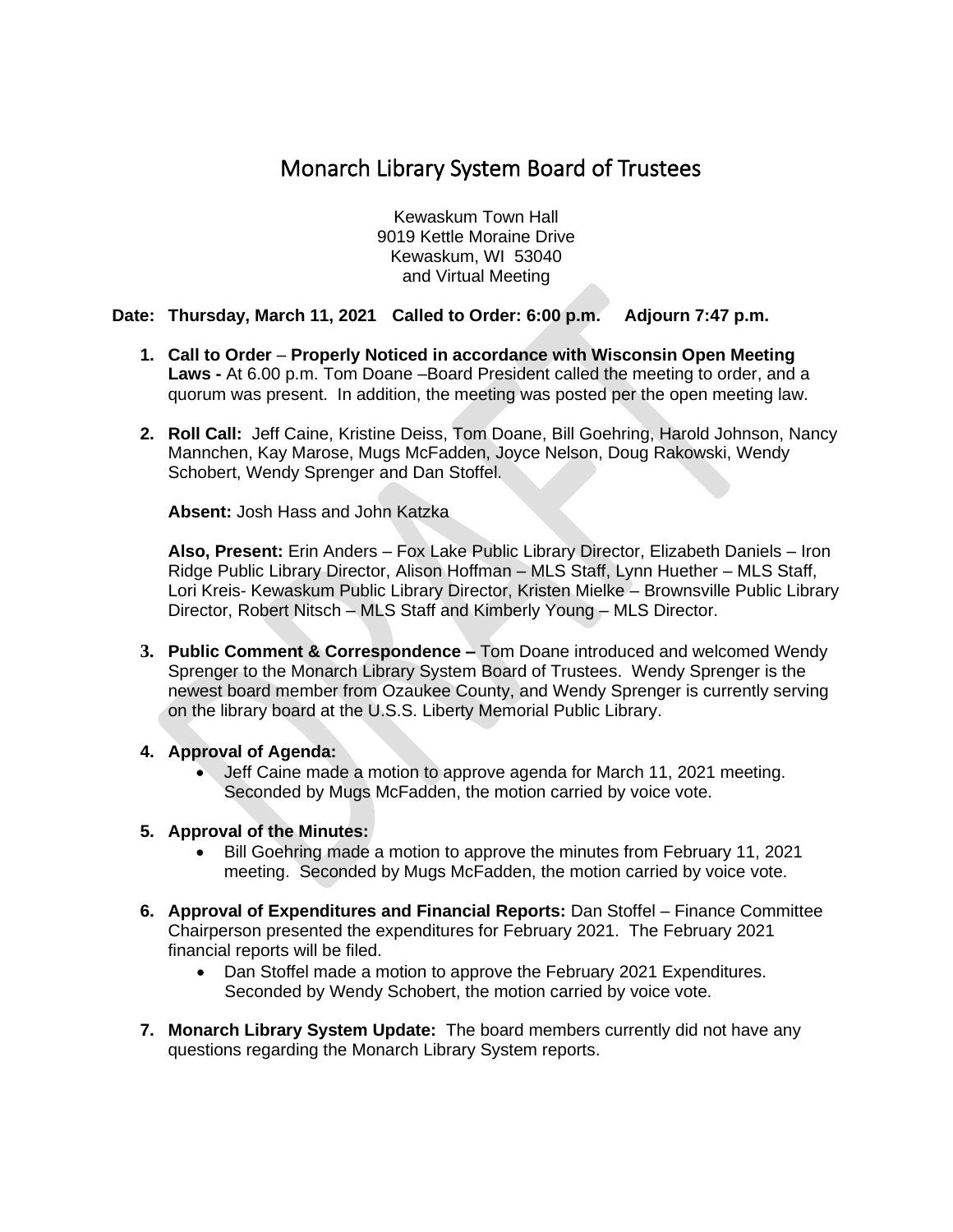## 8. **Committee Reports:**

**A. Executive Committee:** Tom Doane – Executive Committee Chairperson asked Kimberly Young to give an updated/explanation on the Strategic Planning. Kimberly Young explained that she asked the Executive and Governance Committees, along with the MLS staff to give additional feedback on the results from the survey. With this information the Executive and Governance Committees will begin working on the all the stages of the Strategic Planning process.

**B. Finance Committee:** Dan Stoffel – Finance Committee Chairperson presented the report. The Finance Committee is planning on having a meeting in late April or early May of 2020 to start working on the 2022 Budget. Dan Stoffel asked Lynn Huether to give an update on the 2021 Audit process. Lynn Huether informed the board members that the auditors have completed the field work and are currently working on completing the reports. The goal is to have the auditors present the results of the 2021 audit at the May 2021 Monarch Board of Trustees Meeting.

**C. Operations Committee**: In John Katzka – Operations Committee Chairperson absent Tom Doane – Board President presented the report.

- i. **Bonus Recommendation** Tom Doane explained that the recommendation from the previous meeting regarding the 2% bonus and that is one-time payment needs to be ratified.
	- Doug Rakowski made a motion to ratify the recommendation of the 2% bonus and that is a one-time payment. Seconded by Dan Stoffel, motion carried by voice vote.
- ii. **Flooring** Kimberly Young updated the board members that the flooring project was completed during the month of February 2021. The flooring company took about 10 working days to install the new flooring. Moreover, we have received the invoice from the flooring company, and it has been processed payment and sent out to the flooring company. Also, we have received the agreed reimbursement from the landlord for this flooring project. The board members asked that a photo/picture be sent to them of the flooring and Kimberly Young stated that it will be sent out as soon as possible.
- iii. **Bylaws Attendance**: Per the discussion of the attendance policy, the board members asked that the statement be amended to be "Members shall be expected to attend all six meetings in-person or virtually, except as they are prevented by a valid reason. If any Board Member misses two or more unexcused meetings of the six Board meetings, the Board may send a recommendation to the appropriate County Board to replace that individual from the Board.
	- Kris Deiss made a motion to accept the amended By-law statement regarding the attendance policy. Seconded by Joyce Nelson, motion caried by voice vote.

Mugs McFadden informed the board members that the Operations Committee next meeting will be on Tuesday, March 16, 2021.

**D. Bookmobile Committee:** Bill Goehring – Bookmobile Committee Chairperson presented the report. Bill Goehring informed the board members that the Bookmobile